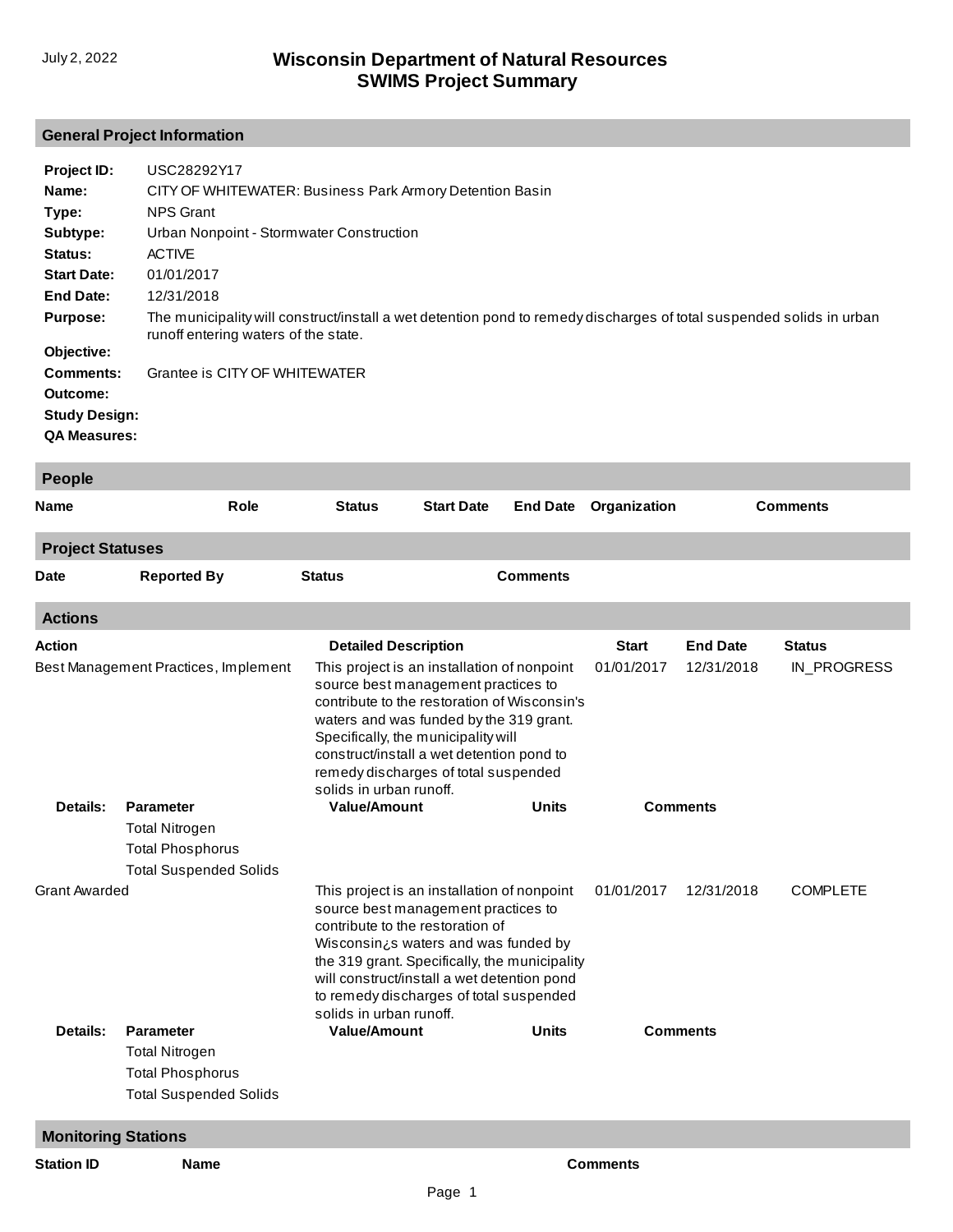| <b>Assessment Units</b> |                |                                               |                               |
|-------------------------|----------------|-----------------------------------------------|-------------------------------|
| <b>WBIC</b>             | <b>Segment</b> | <b>Local Name</b>                             | <b>Official Name</b>          |
| 740200                  | 1              | Army Lake                                     | Army Lake                     |
| 740400                  | 1              | Booth Lake                                    | Booth Lake                    |
| 740400                  | 2              | Memorial Park at Booth Lake Beach, Booth Lake | <b>Booth Lake</b>             |
| 740550                  | 1              | Ceylon Lagoon                                 | Ceylon Lagoon                 |
| 740700                  | 1              | Wandawega Lake                                | Lake Wandawega                |
| 741200                  | 1              | North Lake                                    | North Lake                    |
| 741400                  | 1              | Peters Lake                                   | Peters Lake                   |
| 741500                  | 1              | Pleasant Lake                                 | Pleasant Lake                 |
| 741700                  | 1              | Silver Lake                                   | Silver Lake                   |
| 741800                  | 1              | Swift Lake                                    | Swift Lake                    |
| 741900                  | 1              | Un Lake                                       | Unnamed                       |
| 741980                  | 1              | Un Lake                                       | Millpond Park Pond            |
| 742700                  | 1              | Nippersink Creek, North Branch                | North Branch Nippersink Creek |
| 743400                  | 1              | Nippersink Creek, East Branch                 | East Branch Nippersink Creek  |
| 743400                  | 2              | Nippersink Creek, East Branch                 | East Branch Nippersink Creek  |
| 743500                  | 1              | <b>Local Water</b>                            | Unnamed                       |
| 743600                  | 1              | Pell Lake                                     | Pell Lake                     |
| 743800                  | 1              | Tombeau Lake                                  | Tombeau Lake                  |
| 743900                  | 1              | <b>Benedict Lake</b>                          | <b>Benedict Lake</b>          |
| 744000                  | 1              | <b>Local Water</b>                            | Unnamed                       |
| 744200                  | 1              | Powers Lake                                   | Powers Lake                   |
| 744300                  | 1              | <b>Unnamed Stream</b>                         | Unnamed                       |
| 744400                  | 1              | Nippersink Creek, West Branch                 | West Branch Nippersink Creek  |
| 744500                  | 1              | Un Lake                                       | Unnamed                       |
| 744600                  | 1              | Local Water                                   | Unnamed                       |
| 744800                  | 1              | Knobb Pond                                    | Goose Pond                    |
| 744900                  | 1              | Local Water                                   | Unnamed                       |
| 745200                  | 1              | Peterkin Pond                                 | Peterkin Pond                 |
| 751200                  | 1              | White River                                   | <b>White River</b>            |
| 751200                  | 2              | <b>White River</b>                            | <b>White River</b>            |
| 751500                  | 1              | Honey Creek                                   | Honey Creek                   |
| 751500                  | 2              | Honey Creek                                   | Honey Creek                   |
| 751500                  | 3              | Honey Creek                                   | Honey Creek                   |
| 751500                  | 4              | Honey Creek                                   | Honey Creek                   |
| 751500                  | 5              | Honey Creek                                   | Honey Creek                   |
| 751500                  | 6              | Honey Creek                                   | Honey Creek                   |
| 751500                  | 7              | Honey Creek                                   | Honey Creek                   |
| 752100                  | 1              | <b>Sugar Creek</b>                            | <b>Sugar Creek</b>            |
| 752300                  | 1              | Honey Lake                                    | Honey Lake (Vienna)           |
| 752400                  | 1              | Spring Brook Creek                            | <b>Spring Brook</b>           |
| 752400                  | 2              | Spring Brook                                  | <b>Spring Brook</b>           |
| 752500                  | 1              | Spring Brook, North Branch                    | Unnamed                       |
| 752800                  | 1              | Unnamed Lake                                  | Unnamed                       |
| 753000                  | 1              | <b>Baker Creek</b>                            | <b>Baker Creek</b>            |
| 753100                  | 1              | Perennial Stream A (Spp1)                     | Unnamed                       |
| 753500                  | 1              | Perennial Stream D (B4)                       | Unnamed                       |
| 753600                  | 1              | Perennial Stream E (B5)                       | Unnamed                       |
| 753800                  | 1              | Potter Lake                                   | Potter Lake                   |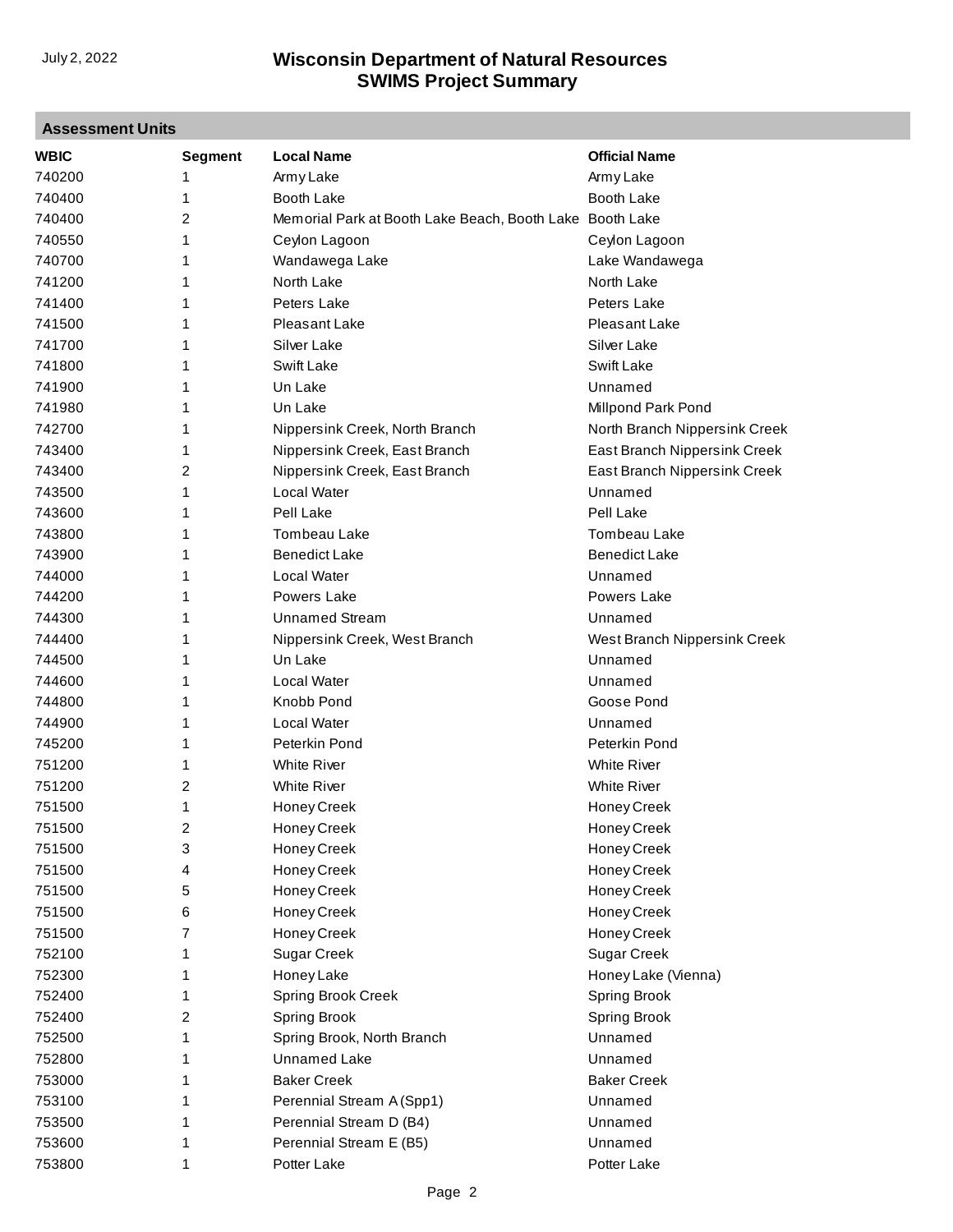| WBIC   | <b>Segment</b> | <b>Local Name</b>                             | <b>Official Name</b>       |
|--------|----------------|-----------------------------------------------|----------------------------|
| 753900 | 1              | <b>Spring Creek</b>                           | <b>Spring Creek</b>        |
| 754000 | 1              | <b>Unnamed Stream</b>                         | Unnamed                    |
| 754200 | 1              | Unnamed Lake                                  | <b>Hilburn Pond</b>        |
| 754400 | 1              | East Troy Pond (Trent)                        | East Troy Pond (Trent)     |
| 754600 | 1              | Unnamed Trib to Honey Creek                   | Unnamed                    |
| 754800 | 1              | Unnamed Trib to Honey Cr                      | Unnamed                    |
| 755100 | 1              | Perennial Stream B (Tm2)                      | Unnamed                    |
| 755300 | 1              | Cedar Grove Pond                              | Cedar Grove Pond           |
| 755500 | 1              | Lauderdale Lakes                              | Lauderdale Lakes           |
| 755600 | 1              | Mill Lake                                     | Mill Lake                  |
| 755700 | 1              | Middle Lake                                   | Middle Lake                |
| 755800 | 1              | Green Lake                                    | Green Lake                 |
| 756200 | 1              | Lake Ivanhoe Outlet (Spring Valley Creek)     | <b>Spring Valley Creek</b> |
| 756500 | 1              | Unnamed                                       | Unnamed                    |
| 756600 | 1              | Un Lake                                       | Unnamed                    |
| 756700 | 1              | Ivanhoe Lake                                  | Lake Ivanhoe               |
| 756900 | 1              | Indian Run Creek                              | Indian Run Creek           |
| 757000 | 1              | Ore Creek                                     | Ore Creek                  |
| 757100 | 1              | Ore Creek, Second Branch                      | Second Br Ore Creek        |
| 757200 | 1              | Ore Creek, First Branch                       | First Br Ore Creek         |
| 757400 | 1              | Lyons Millpond                                | Lyons Millpond             |
| 757500 | 1              | <b>Unnamed Stream</b>                         | Unnamed                    |
| 757600 | 1              | Como Creek                                    | Como Creek                 |
| 757700 | 1              | <b>Unnamed Stream</b>                         | Unnamed                    |
| 757900 | 1              | Como Lake                                     | Como Lake                  |
| 758100 | 1              | Un Lake                                       | Unnamed                    |
| 758300 | 1              | Lake Geneva                                   | Geneva Lake                |
| 758300 | 2              | Linn/Robinson Public Beach, Lake Geneva       | Geneva Lake                |
| 758300 | 3              | Hr1 Robinson Hillside Beach                   | Geneva Lake                |
| 758300 | 4              | Big Foot Beach SP Swim Area, Geneva Lake      | Geneva Lake                |
| 758300 | 5              | City of Lake Geneva Public Beach, Geneva Lake | Geneva Lake                |
| 758300 | 6              | Linn Pier Road Beach, Geneva Lake             | Geneva Lake                |
| 758300 | 7              | Village of Fontana Public Beach, Geneva Lake  | Geneva Lake                |
| 758300 | 8              | Williams Bay Public Beach, Geneva Lake        | Geneva Lake                |
| 758400 | 1              | Lightbody Creek                               | Lightbody Creek            |
| 758500 | 1              | <b>Harris Creek</b>                           | <b>Harris Creek</b>        |
| 758600 | 1              | Southwick Creek                               | Southwick Creek            |
| 758700 | 1              | Potawatomi Creek                              | Potawatomi Creek           |
| 758800 | 1              | Van Slyke Creek                               | Van Slyke Creek            |
| 765500 | 1              | Mukwonago River                               | Mukwonago River            |
| 765500 | 5              | Mukwonago River                               | Mukwonago River            |
| 766300 | 1              | Lake Beaulah Outlet                           | Lake Beulah Outlet         |
| 766600 | 1              | <b>Beulah Lake</b>                            | Lake Beulah                |
| 766700 | 1              | Local Water                                   | Unnamed                    |
| 766900 | 1              | Swan Lake                                     | Swan Lake                  |
| 767000 | 1              | Local Water                                   | Unnamed                    |
| 767100 | 1              | Pickerel Lake                                 | <b>Pickerel Lake</b>       |
| 767200 | 1              | Un Lake                                       | Unnamed                    |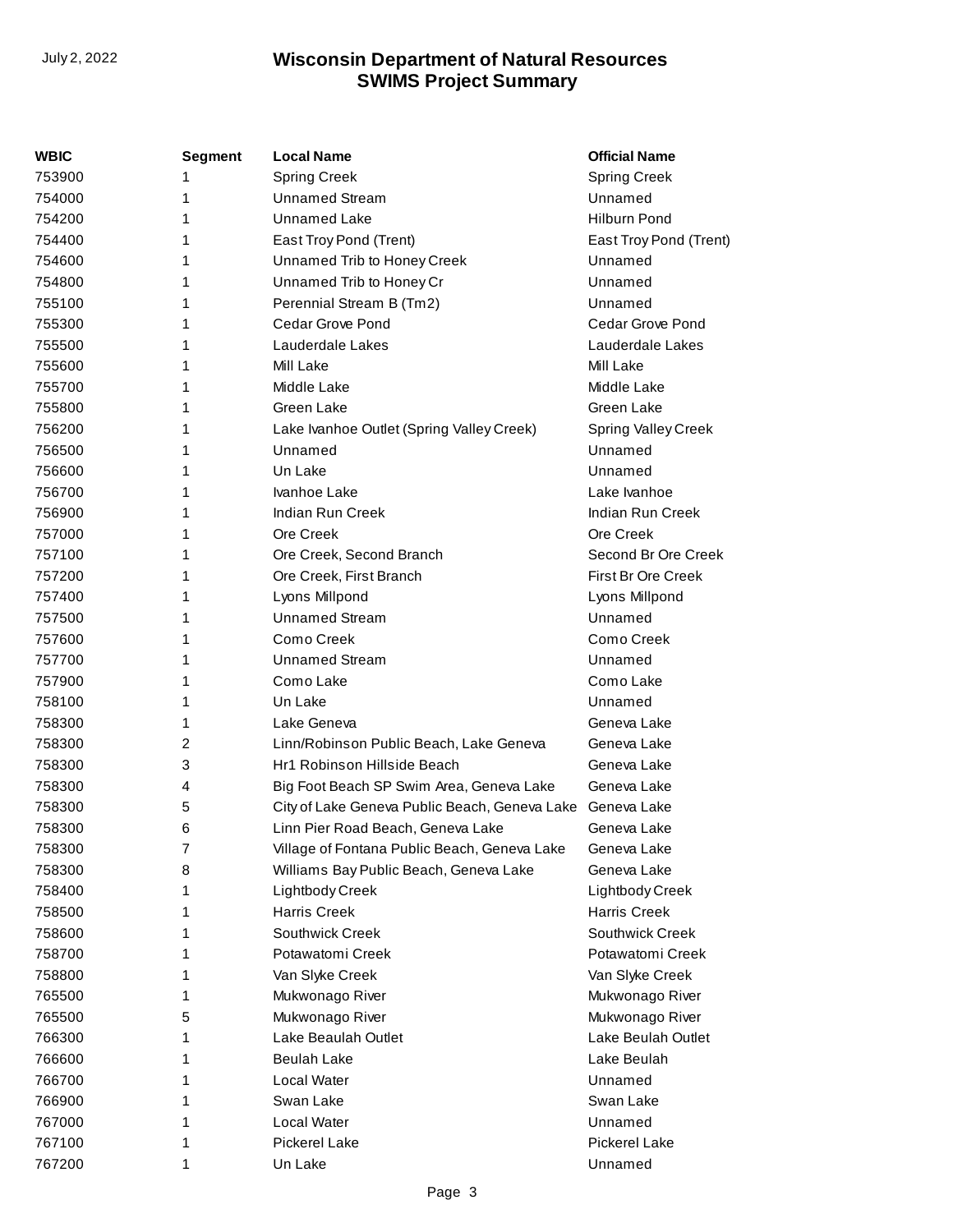| WBIC   | <b>Segment</b> | <b>Local Name</b>                                               | <b>Official Name</b>       |
|--------|----------------|-----------------------------------------------------------------|----------------------------|
| 767600 | 1              | Un. Trib. to Mukwonago River (adjacent<br>Rainbow Springs Lake) | Unnamed                    |
| 768800 | 1              | Lulu Lake                                                       | Lulu Lake                  |
| 768900 | 1              | Un. Trib. to Lulu Lake feeder stream                            | Unnamed                    |
| 777500 | 1              | Lake Lorraine                                                   | Lake Lorraine              |
| 777600 | 1              | Lake Number 10                                                  | Lake Number Ten            |
| 780800 | 1              | Un Lake                                                         | Unnamed                    |
| 781250 | 1              | Un Lake                                                         | Congdon Park Pond          |
| 788900 | 1              | <b>Piscasaw Creek</b>                                           | Piscasaw Creek             |
| 790300 | 1              | <b>Turtle Creek</b>                                             | <b>Turtle Creek</b>        |
| 790300 | 3              | <b>Turtle Creek</b>                                             | <b>Turtle Creek</b>        |
| 790300 | 4              | <b>Turtle Creek</b>                                             | <b>Turtle Creek</b>        |
| 791700 | 2              | <b>Little Turtle Creek</b>                                      | <b>Little Turtle Creek</b> |
| 791700 | 3              | <b>Little Turtle Creek</b>                                      | <b>Little Turtle Creek</b> |
| 791700 | 4              | <b>Little Turtle Creek</b>                                      | Little Turtle Creek        |
| 791800 | 1              | Darien Creek                                                    | Darien Creek               |
| 791800 | 2              | Darien Creek                                                    | Darien Creek               |
| 792000 | 1              | Unnamed Trib To Darien Cr                                       | Unnamed                    |
| 792200 | 1              | <b>Unnamed Stream</b>                                           | Unnamed                    |
| 792300 | 1              | Unnamed Trib to Little Turtle Creek                             | Unnamed                    |
| 792400 | 1              | <b>Ladd Creek</b>                                               | <b>Ladd Creek</b>          |
| 792500 | 1              | West Branch Ladd Creek                                          | West Branch Ladd Creek     |
| 792800 | 1              | Local Water                                                     | Unnamed                    |
| 793000 | 1              | <b>Trout Lake</b>                                               | <b>Trout Lake</b>          |
| 793100 | 1              | Swan Creek                                                      | Unnamed                    |
| 793600 | 1              | Delavan Lake                                                    | Delavan Lake               |
| 793600 | 2              | Delavan Township Park                                           | Delavan Lake               |
| 793600 | 3              | House In The Wood Beach                                         | Delavan Lake               |
| 793700 | 1              | <b>Unnamed Stream</b>                                           | Unnamed                    |
| 793800 | 1              | Jackson Creek                                                   | Jackson Creek              |
| 793900 | 1              | <b>Unnamed Stream</b>                                           | Unnamed                    |
| 794000 | 1              | <b>Elkhorn Lake</b>                                             | Elkhorn Lake               |
| 794200 | 1              | Comus Lake                                                      | Comus Lake                 |
| 794300 | 1              | Unnamed Trib to Turtle Creek                                    | Unnamed                    |
| 794500 | 1              | Un Lake                                                         | Unnamed                    |
| 794600 | 1              | Un Lake                                                         | Unnamed                    |
| 794900 | 1              | <b>Unnamed Stream</b>                                           | Unnamed                    |
| 795100 | 1              | <b>Turtle Lake</b>                                              | <b>Turtle Lake</b>         |
| 813900 | 1              | <b>Whitewater Creek</b>                                         | <b>Whitewater Creek</b>    |
| 813900 | 2              | <b>Whitewater Creek</b>                                         | <b>Whitewater Creek</b>    |
| 813900 | 3              | <b>Whitewater Creek</b>                                         | <b>Whitewater Creek</b>    |
| 813900 | 4              | <b>Whitewater Creek</b>                                         | <b>Whitewater Creek</b>    |
| 814200 | 1              | <b>Unnamed Stream</b>                                           | Unnamed                    |
| 815200 | 1              | Cravath Lake                                                    | Cravath Lake               |
| 815300 | 1              | Spring Brook                                                    |                            |
| 815400 | 1              | <b>Unnamed Stream</b>                                           | Spring Brook<br>Unnamed    |
|        |                |                                                                 |                            |
| 815600 | 1              | Unnamed Ditch Tributary to Spring Crek                          | Unnamed                    |
| 815800 | 1              | <b>Unnamed Stream</b>                                           | Unnamed                    |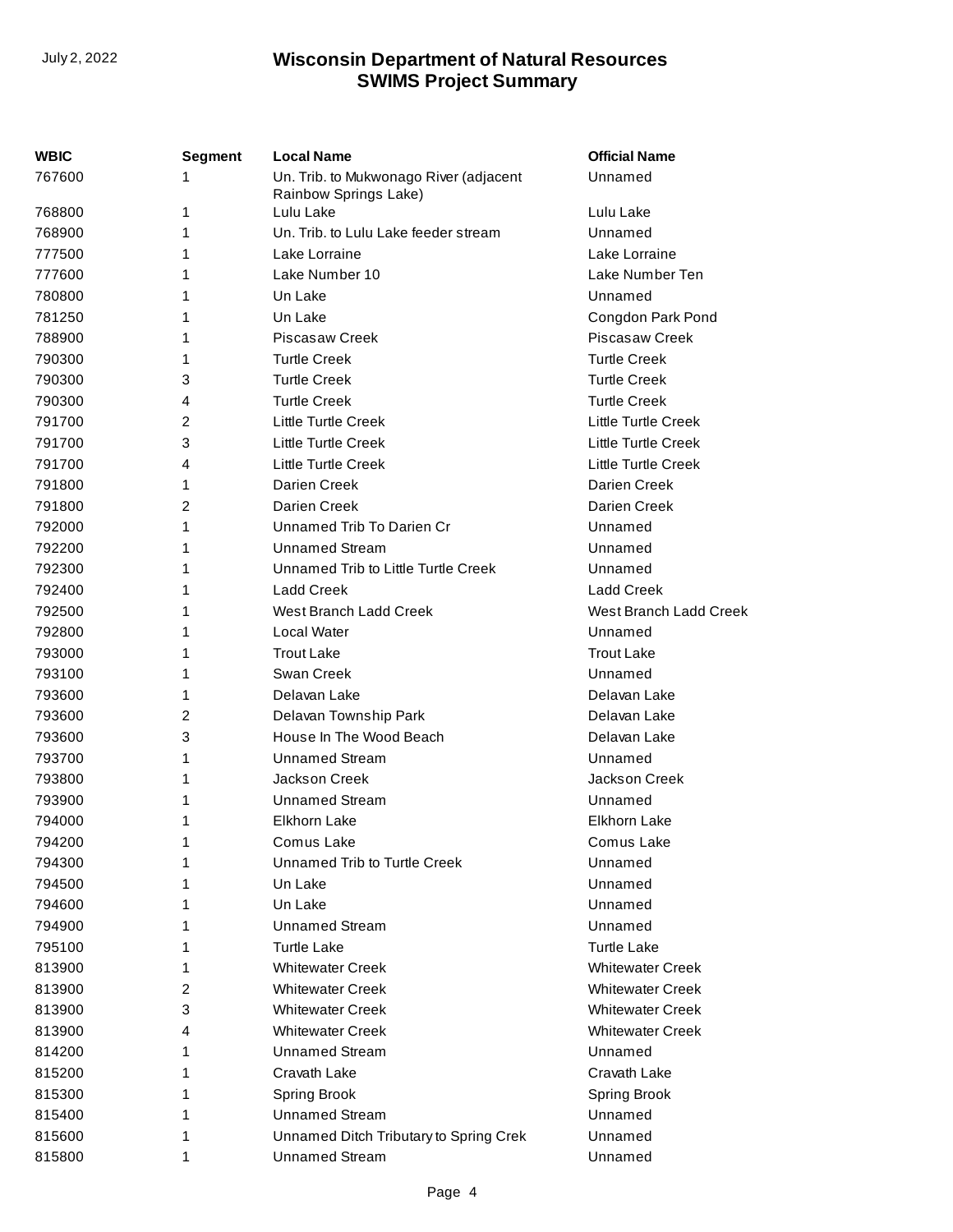| WBIC    | Segment | <b>Local Name</b>                                                            | <b>Official Name</b>   |
|---------|---------|------------------------------------------------------------------------------|------------------------|
| 816000  | 1       | <b>Tripp Lake</b>                                                            | Tripp Lake (Trapp)     |
| 816100  | 1       | <b>Bluff Creek</b>                                                           | <b>Bluff Creek</b>     |
| 816100  | 2       | <b>Bluff Creek</b>                                                           | <b>Bluff Creek</b>     |
| 816200  | 1       | <b>Trib to Whitewater Creek</b>                                              | Unnamed                |
| 816300  | 1       | <b>Unnamed Stream</b>                                                        | Unnamed                |
| 816400  | 1       | <b>Unnamed Stream</b>                                                        | Unnamed                |
| 816600  | 1       | Rice Lake (Lower Whitewater)                                                 | <b>Rice Lake</b>       |
| 816800  | 1       | <b>Whitewater Lake</b>                                                       | <b>Whitewater Lake</b> |
| 816800  | 2       | Whitewater Lake Beach, Kettle Moraine St.<br>Forest B4                       | <b>Whitewater Lake</b> |
| 816800  | 3       | Whitewater Lake Boat Launch, Kettle Moraine St. Whitewater Lake<br>Forest B4 |                        |
| 817800  | 3       | <b>Steel Brook</b>                                                           | Steel Brook            |
| 817800  | 4       | <b>Steel Brook</b>                                                           | Steel Brook            |
| 817800  | 5       | <b>Steel Brook</b>                                                           | <b>Steel Brook</b>     |
| 818200  | 1       | Unnamed Trib to Steel Brook                                                  | Unnamed                |
| 818400  | 1       | <b>Unnamed Stream</b>                                                        | Unnamed                |
| 818600  | 1       | Local Water                                                                  | Unnamed                |
| 818700  | 1       | Lake Lagrange                                                                | La Grange Lake         |
| 819400  | 1       | Local Water                                                                  | Unnamed                |
| 819500  | 1       | Un Lake                                                                      | Unnamed                |
| 3000293 | 1       | Perennial Stream B (Ta4)                                                     | Unnamed                |
| 5038406 | 1       | Local Water                                                                  | Unnamed                |
| 5038419 | 1       | Local Water                                                                  | Unnamed                |
| 5038434 | 1       | Local Water                                                                  | Unnamed                |
| 5038455 | 1       | <b>Local Water</b>                                                           | Unnamed                |
| 5038484 | 1       | Local Water                                                                  | Unnamed                |
| 5038519 | 1       | Local Water                                                                  | Unnamed                |
| 5038593 | 1       | Local Water                                                                  | Unnamed                |
| 5038599 | 1       | <b>Unnamed Stream</b>                                                        | Unnamed                |
| 5038625 | 1       | Local Water                                                                  | Unnamed                |
| 5038629 | 1       | Local Water                                                                  | Unnamed                |
| 5038661 | 1       | Local Water                                                                  | Unnamed                |
| 5038666 | 1       | Local Water                                                                  | Unnamed                |
| 5038680 | 1       | Local Water                                                                  | Unnamed                |
| 5038698 | 1       | Local Water                                                                  | Unnamed                |
| 5038699 | 1       | Local Water                                                                  | Unnamed                |
| 5038704 | 1       | Local Water                                                                  | Unnamed                |
| 5038707 | 1       | Local Water                                                                  | Unnamed                |
| 5038718 | 1       | Local Water                                                                  | Unnamed                |
| 5038758 | 1       | Local Water                                                                  | Unnamed                |
| 5038780 | 1       | <b>Unnamed Stream</b>                                                        | Unnamed                |
| 5038889 | 1       | <b>Unnamed Stream</b>                                                        | Unnamed                |
| 5039050 | 1       | Local Water                                                                  | Unnamed                |
| 5039158 | 1       | <b>Unnamed Stream</b>                                                        | Unnamed                |
| 5039454 | 1       | <b>Unnamed Stream</b>                                                        | Unnamed                |
| 5039516 | 1       | <b>Unnamed Stream</b>                                                        | Unnamed                |
| 5039555 | 1       | <b>Unnamed Stream</b>                                                        | Unnamed                |
|         |         |                                                                              |                        |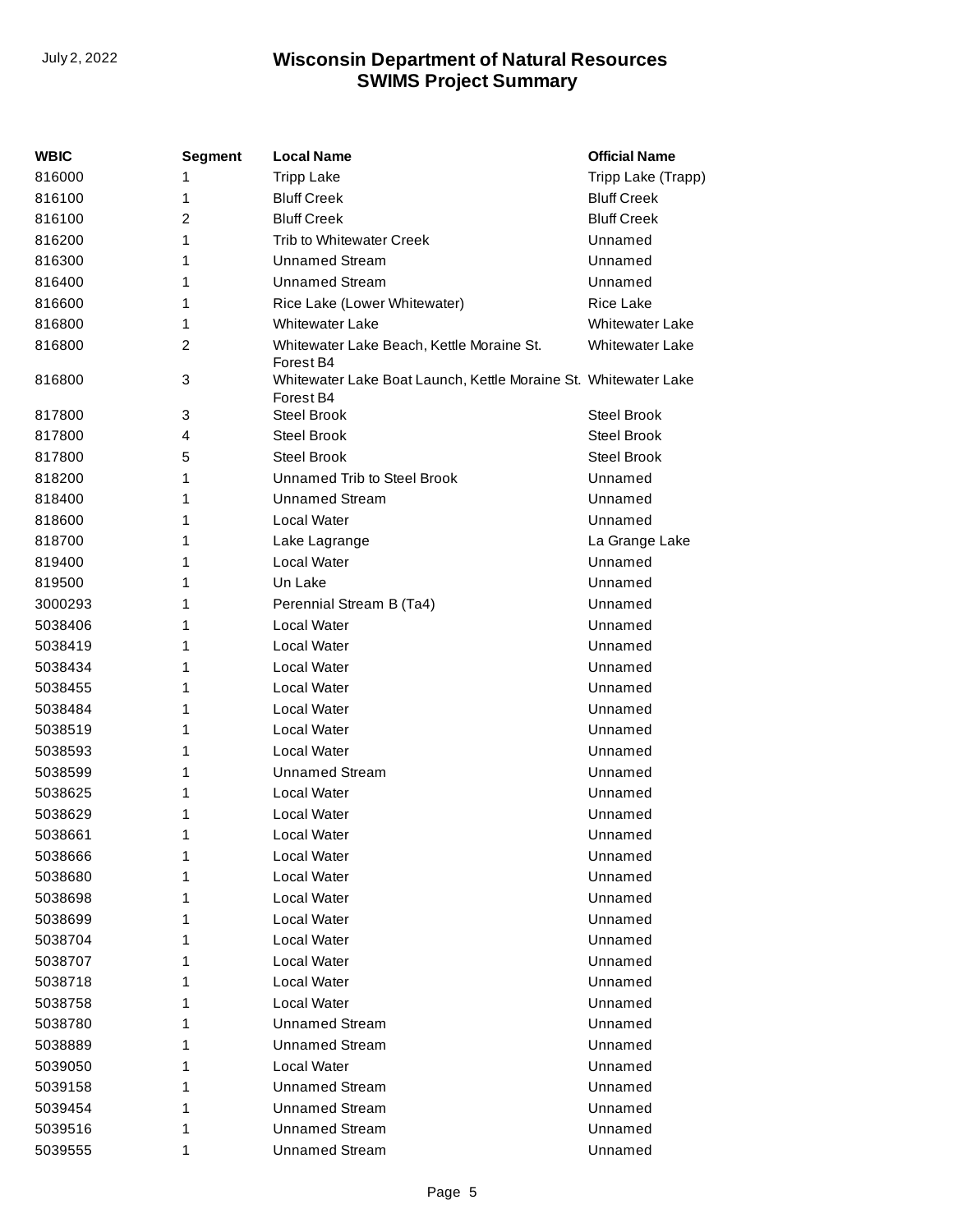| <b>WBIC</b> | <b>Segment</b> | <b>Local Name</b>                | <b>Official Name</b> |
|-------------|----------------|----------------------------------|----------------------|
| 5039742     | 1              | <b>Unnamed Stream</b>            | Unnamed              |
| 5040143     | 1              | <b>Unnamed Stream</b>            | Unnamed              |
| 5040212     | 1              | <b>Unnamed Stream</b>            | Unnamed              |
| 5040257     | 1              | Local Water                      | Unnamed              |
| 5040295     | 1              | <b>Unnamed Stream</b>            | Unnamed              |
| 5040297     | 1              | <b>Unnamed Stream</b>            | Unnamed              |
| 5040421     | 1              | <b>Unnamed Stream</b>            | Unnamed              |
| 5040431     | 1              | <b>Unnamed Stream</b>            | Unnamed              |
| 5040487     | 1              | Unnamed                          | Unnamed              |
| 5040546     | 1              | <b>Unnamed Stream</b>            | Unnamed              |
| 5040610     | 1              | <b>Unnamed Stream</b>            | Unnamed              |
| 5040633     | 1              | Local Water                      | Unnamed              |
| 5040677     | 1              | <b>Unnamed Stream</b>            | Unnamed              |
| 5040938     | 1              | <b>Unnamed Stream</b>            | Unnamed              |
| 5041262     | 1              | <b>Unnamed Creek</b>             | Unnamed              |
| 5041466     | 1              | <b>Unnamed Stream</b>            | Unnamed              |
| 5041480     | 1              | <b>Unnamed Stream</b>            | Unnamed              |
| 5041499     | 1              | <b>Unnamed Stream</b>            | Unnamed              |
| 5041529     | 1              | <b>Unnamed Stream</b>            | Unnamed              |
| 5041573     | 1              | <b>Unnamed Stream</b>            | Unnamed              |
| 5041631     | 1              | <b>Unnamed Stream</b>            | Unnamed              |
| 5041807     | 1              | <b>Button Creek</b>              | Unnamed              |
| 5041840     | 1              | <b>Unnamed Stream</b>            | Unnamed              |
| 5041996     | 1              | Unnamed Trib to Nippersink Creek | Unnamed              |
| 5042301     | 1              | <b>Unnamed Stream</b>            | Unnamed              |
| 5042325     | 1              | <b>Unnamed Stream</b>            | Unnamed              |
| 5042326     | 1              | <b>Unnamed Stream</b>            | Unnamed              |
| 5577503     | 1              | Local Water                      | Unnamed              |
| 5577543     | 1              | <b>Local Water</b>               | Unnamed              |
| 5577552     | 1              | <b>Local Water</b>               | Unnamed              |
| 5577555     | 1              | Local Water                      | Unnamed              |
| 5577562     | 1              | Local Water                      | Unnamed              |
| 5577565     | 1              | Local Water                      | Unnamed              |
| 5577566     | 1              | Local Water                      | Unnamed              |
| 5577570     | 2              | Local Water                      | Unnamed              |
| 5577572     | 1              | Local Water                      | Unnamed              |
| 5577575     | 1              | Local Water                      | Unnamed              |
| 5577579     | 1              | <b>Local Water</b>               | Unnamed              |
| 5577594     | 1              | <b>Local Water</b>               | Unnamed              |
| 5577609     | 1              | <b>Local Water</b>               | Unnamed              |
| 5577610     | 1              | Local Water                      | Unnamed              |
| 5577612     | 1              | <b>Local Water</b>               | Unnamed              |
| 5577621     | 1              | Local Water                      | Unnamed              |
| 5577624     | 1              | Local Water                      | Unnamed              |
| 5577629     | 1              | Local Water                      | Unnamed              |
| 5577631     | 1              | <b>Local Water</b>               | Unnamed              |
| 5577632     | 1              | Local Water                      | Unnamed              |
| 5577646     | 1              | Local Water                      | Unnamed              |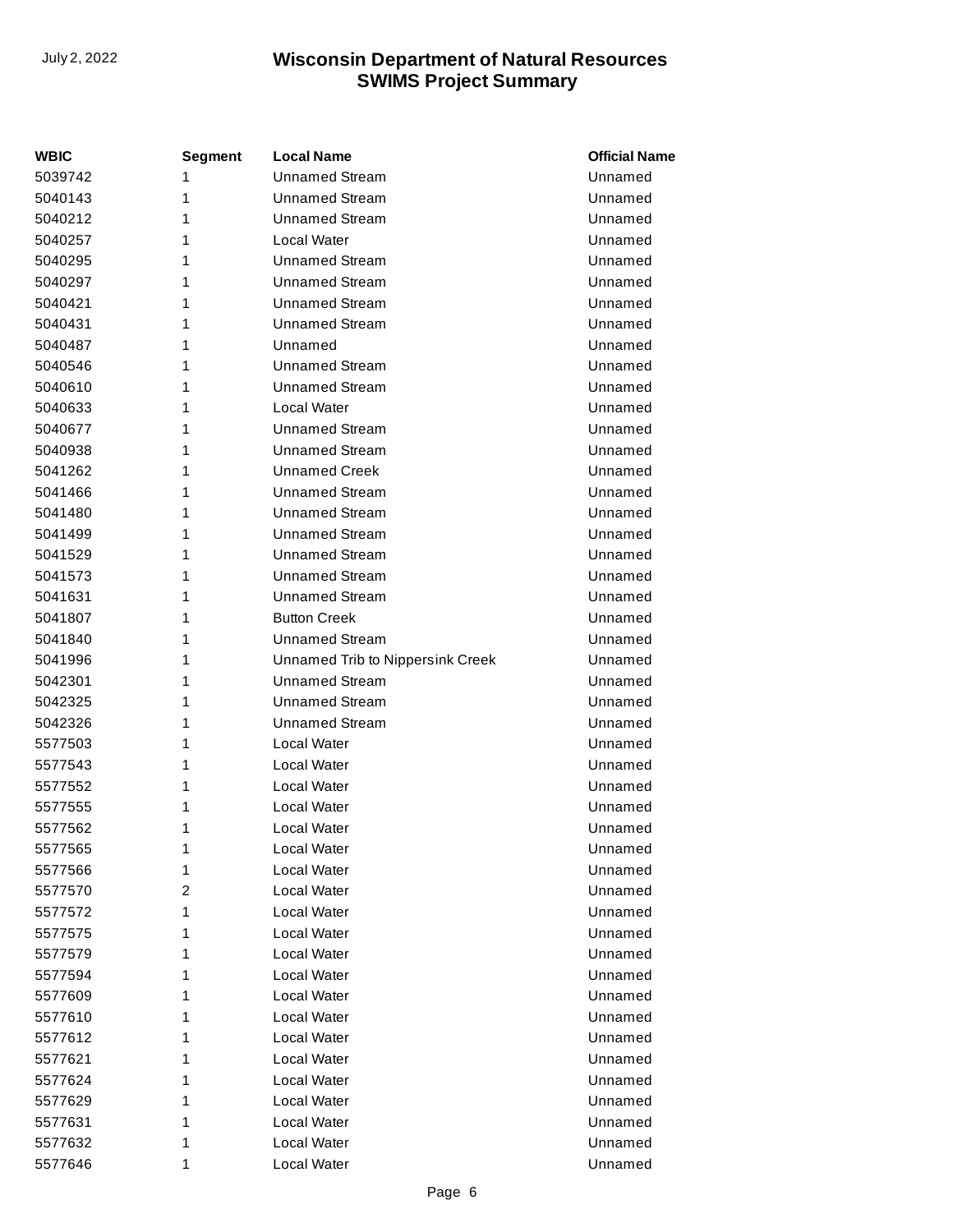| <b>WBIC</b> | <b>Segment</b> | <b>Local Name</b>   | <b>Official Name</b> |
|-------------|----------------|---------------------|----------------------|
| 5577649     | 1              | Local Water         | Unnamed              |
| 5577650     | 1              | Local Water         | Unnamed              |
| 5577652     | 1              | Local Water         | Unnamed              |
| 5577653     | 1              | Local Water         | Unnamed              |
| 5577663     | 1              | Local Water         | Unnamed              |
| 5577673     | 1              | Local Water         | Unnamed              |
| 5577682     | 1              | Local Water         | Unnamed              |
| 5577693     | 1              | Local Water         | Unnamed              |
| 5577736     | 1              | Local Water         | Unnamed              |
| 5577738     | 1              | Local Water         | Unnamed              |
| 5577748     | 1              | Local Water         | Unnamed              |
| 5577772     | 1              | Local Water         | Unnamed              |
| 5577774     | 1              | Local Water         | Unnamed              |
| 5577778     | 1              | Local Water         | Unnamed              |
| 5577784     | 1              | Local Water         | Unnamed              |
| 5577788     | 1              | Local Water         | Unnamed              |
| 5577792     | 1              | Local Water         | Unnamed              |
| 5577796     | 1              | Local Water         | Unnamed              |
| 5577797     | 1              | Local Water         | Unnamed              |
| 5577798     | 1              | Local Water         | Unnamed              |
| 5577805     | 1              | Local Water         | Unnamed              |
| 5577814     | 1              | Local Water         | Unnamed              |
| 5577818     | 1              | Local Water         | Unnamed              |
| 5577822     | 1              | Local Water         | Unnamed              |
| 5577823     | 1              | Local Water         | Unnamed              |
| 5577825     | 1              | Local Water         | Unnamed              |
| 5577826     | 1              | Local Water         | Unnamed              |
| 5577827     | 1              | Local Water         | Unnamed              |
| 5577833     | 1              | Local Water         | Unnamed              |
| 5577842     | 1              | Local Water         | Unnamed              |
| 5577849     | 1              | Local Water         | Unnamed              |
| 5577850     | 1              | Local Water         | Unnamed              |
| 5577851     | 1              | Local Water         | Unnamed              |
| 5577852     | 1              | Local Water         | Unnamed              |
| 5577853     | 1              | Local Water         | Unnamed              |
| 5577856     | 1              | Local Water         | Unnamed              |
| 5577862     | 1              | Local Water         | Unnamed              |
| 5577865     | 1              | Local Water         | Unnamed              |
| 5577874     | 1              | Local Water         | Unnamed              |
| 5577892     | 1              | Local Water         | Unnamed              |
| 5577901     | 1              | Local Water         | Unnamed              |
| 5577905     | 1              | Local Water         | Unnamed              |
| 5577924     | 1              | Local Water         | Unnamed              |
| 5577936     | 1              | Local Water         | Unnamed              |
| 5577950     | 1              | Local Water         | Unnamed              |
| 5577986     | 1              | Local Water         | Unnamed              |
| 5577993     | 1              | <b>Unnamed Lake</b> | Unnamed              |
| 5578012     | 1              | Local Water         | Unnamed              |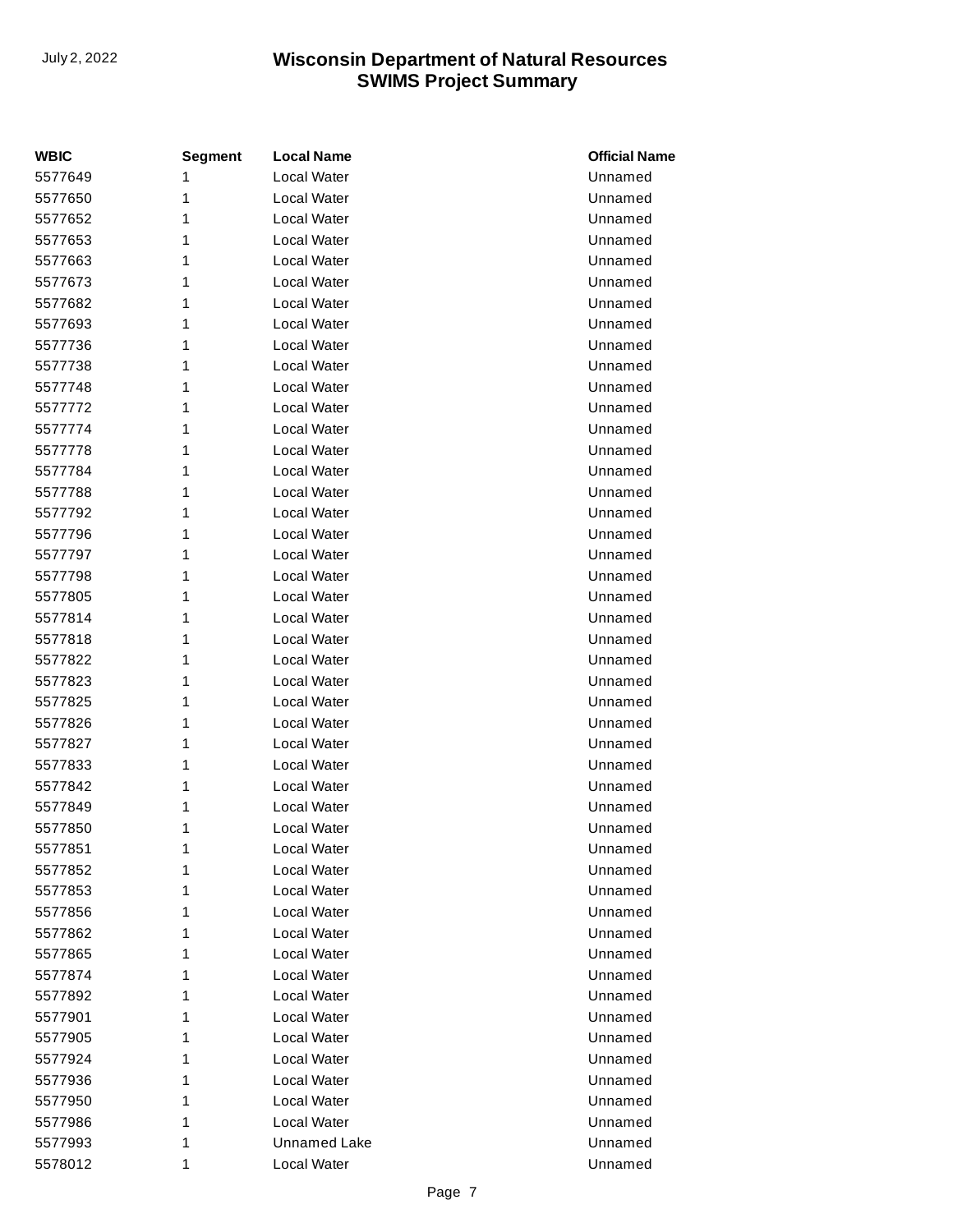| <b>WBIC</b> | <b>Segment</b> | <b>Local Name</b>  | <b>Official Name</b> |
|-------------|----------------|--------------------|----------------------|
| 5578038     | 1              | Local Water        | Unnamed              |
| 5578080     | 1              | Local Water        | Unnamed              |
| 5578083     | 1              | Local Water        | Unnamed              |
| 5578102     | 1              | Local Water        | Unnamed              |
| 5578121     | 1              | Local Water        | Unnamed              |
| 5578136     | 1              | Local Water        | Unnamed              |
| 5578429     | 1              | Local Water        | Unnamed              |
| 5578484     | 1              | <b>Local Water</b> | Unnamed              |
| 5578494     | 1              | Local Water        | Unnamed              |
| 5578518     | 1              | Local Water        | Unnamed              |
| 5578531     | 1              | Local Water        | Unnamed              |
| 5578613     | 1              | Local Water        | Unnamed              |
| 5578665     | 1              | Local Water        | Unnamed              |
| 5578735     | 1              | Local Water        | Unnamed              |
| 5578830     | 1              | Local Water        | Unnamed              |
| 5578874     | 1              | <b>Local Water</b> | Unnamed              |
| 5578879     | 1              | Local Water        | Unnamed              |
| 5578896     | 1              | Local Water        | Unnamed              |
| 5578953     | 1              | Local Water        | Unnamed              |
| 5578976     | 1              | Local Water        | Unnamed              |
| 5579194     | 1              | Local Water        | Unnamed              |
| 5579247     | 1              | Local Water        | Unnamed              |
| 5579272     | 1              | Local Water        | Unnamed              |
| 5579401     | 1              | <b>Local Water</b> | Unnamed              |
| 5579466     | 1              | Local Water        | Unnamed              |
| 5579528     | 1              | Local Water        | Unnamed              |
| 5579582     | 1              | Local Water        | Unnamed              |
| 5579635     | 1              | Local Water        | Unnamed              |
| 5579642     | 1              | Local Water        | Unnamed              |
| 5579646     | 1              | Local Water        | Unnamed              |
| 5579769     | 1              | Local Water        | Unnamed              |
| 5579814     | 1              | Local Water        | Unnamed              |
| 5579825     | 1              | Local Water        | Unnamed              |
| 5579829     | 1              | Local Water        | Unnamed              |
| 5579915     | 1              | Local Water        | Unnamed              |
| 5579929     | 1              | Local Water        | Unnamed              |
| 5579954     | 1              | Local Water        | Unnamed              |
| 5579979     | 1              | Local Water        | Unnamed              |
| 5579984     | 1              | Local Water        | Unnamed              |
| 5580028     | 1              | Local Water        | Unnamed              |
| 5580061     | 1              | Local Water        | Unnamed              |
| 5580128     | 1              | Local Water        | Unnamed              |
| 5580150     | 1              | Local Water        | Unnamed              |
| 5580185     | 1              | Local Water        | Unnamed              |
| 5580192     | 1              | Local Water        | Unnamed              |
| 5580234     | 1              | Local Water        | Unnamed              |
| 5580258     | 1              | Local Water        | Unnamed              |
| 5580265     | 1              | Local Water        | Unnamed              |